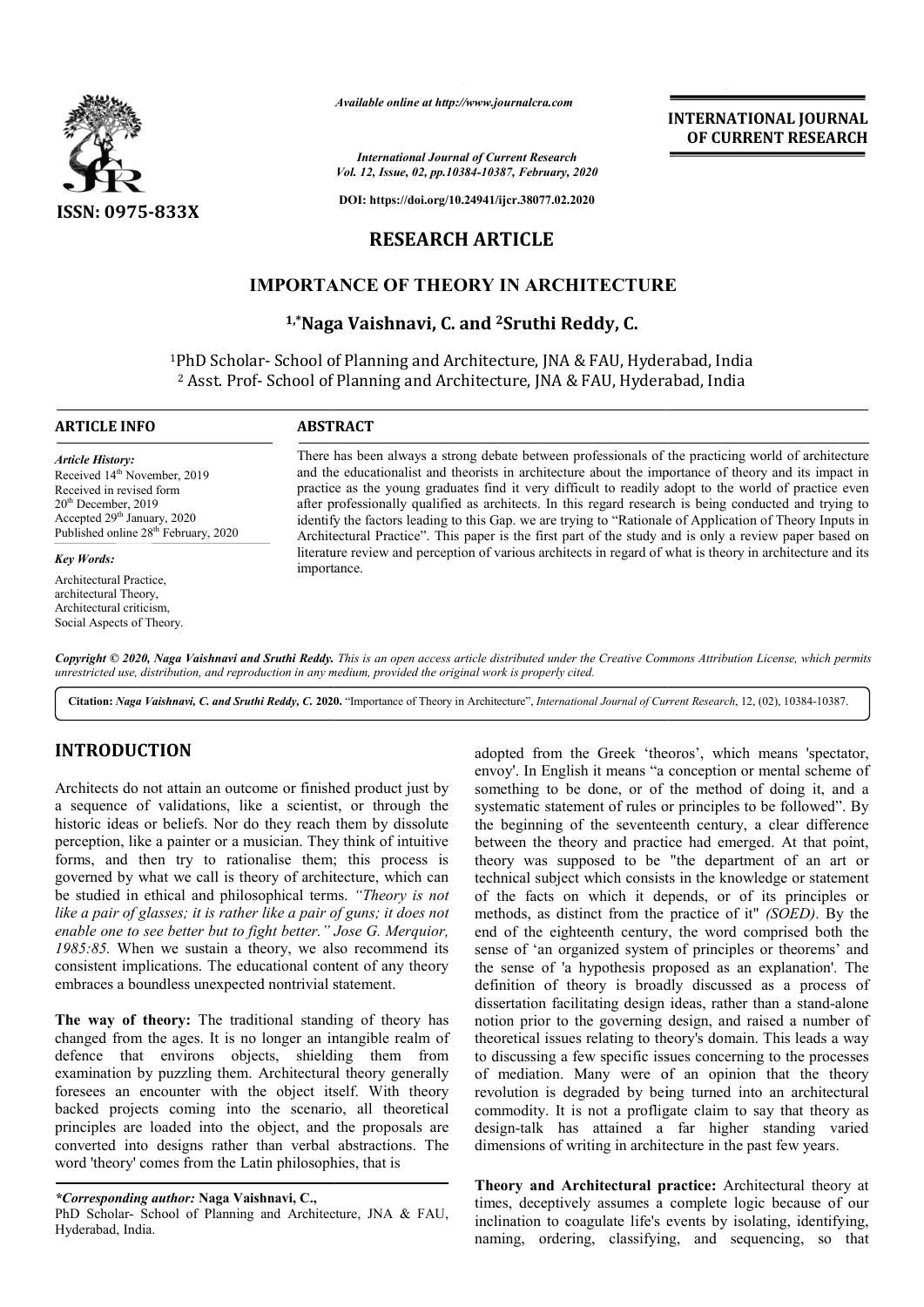intricacies may be more easily identified and comprehended. But these edifices are of little or no relevance to the world, of which the object is our attention. These criticisms are largely irrelevant to theory intermediating practice in architecture, because the mediation proceeds no matter which stance we adopt. In other words, the outcome of any mediation will be independent of our way of interpreting a task, even though the outcome rest on our steering it into existence by our understanding. Buildings, once built, are detached from theory while rationalization is interesting. Mies (less is more), Kahn (servant spaces) have interesting minds and their theories illuminate their work. The precise relation between theory and practice is most intangible, though it appears to be with some relation between linking text and imagery, concept and percept. Vitruvius's De en-Alumna was first published by the Latin grammarian Fra Giovanni Sulpitius, but did not impact theory and practice until the first illustrated editions appeared around twenty-five years later. In the end of the eighteenth century, theory and practice were amalgamated in professional discourses that composed rule of mathematics, proportion, ordering, geometry, and classical history with empirical studies and improved mechanical and technological understanding. By the end of the eighteenth century, architectural studies included "the extreme statements of unrealizable projects reflecting the individual philosophies and ideals of the architects who designed them.

The thrust of architectural education orients towards the practitioner's priorities inevitable through certification of the schools primarily and succeeded through viability of graduates in the market. Even if those priorities are voiced, it might be a mistake. Rather than reflecting 'reality', they signify an ideology, a transformation of reality. The practicing architect often claims that graduates lack skills of immediate benefitoriented production as 'units' in practice. While educationalists usually claim that they teach such skills, their major emphasis is always on the conceptual processes of designing.

**Theory and architectural criticism:** The critic has distinct responsibilities towards the art of his own phase. One must not only ask whether it represents a technical advancement or refinement; whether it adds a twist of style or plays dexterously on the nerve of the moment; but what it contributes to or detracts from the diminished reserves of moral intelligence. The critic's responsibility is to contain and limit pragmatism and keep alive the innovative values. The critic is the connection between people and buildings that make the public realm. The critic's opinion of the act of architecture must encircle the policy and the culture that are attached to it. It is the constant messages and small advances in the relationships that make a difference. There is a critical responsibility to keep an eye steadily on the values and quality that cannot be compromised. Critical work in the realm of building today can be done only to engage with the discount, engaging the architects with building to make object the site of all theoretical inquiry. Theory and architectural criticism are about its conceptual language and not about the language of architecture in the wisdom of building as a communicative medium. The language that aids to talk about architecture, that apprises theory, becomes the vocabulary of design-talk. When we discuss about architecture, certain terms are conventions and others are conceived for the discussion, which either becomes convention over time or is lost in time. Generally, words used from other disciplines bring with them their antecedent meanings but later begin to lose their former

identity in inclination of the new environment. For example, using concepts like 'selection', 'crossover', and 'mutation' from genetics to describe certain designing might define what a science researcher conceives certain processes to be without the fullness of their genetic history and usage. Such inaccuracy applies today to the inappropriate similarity between theoretical interpretation and architectural deconstructivism. Operative words from varied disciplines are carefully chosen based on their similarity to an architectural concept and context. Fashion, political scenarios influence and manipulate words and phrases. Once the fashion or compulsion has passed, they are fused into the language and leave behind just a trace, a habitual prior meaning, or occasionally, a new meaning. For instance, the push to change acknowledged negative connotations into positive connotations, to meet antidiscrimination laws, prompting an emergence of genteelism are to be accepted. For example, the 'aged' are now 'experientially advantaged', the 'disabled' are now 'differently abled' and so on. Words and phrases also arise due to emergence because of new events, and existing vocabularies do not suffice. In our search for methods of theorizing and talking architecture, words are often incapable to keep up with rapid changes occurring in current practice, thus mismatches occur. An assumed constancy of terms creates chaos with design-talk. According to the origin of the term, it might not mediate the exact meaning and end up as a drag on current architecture and asking to justify its original meaning in current scenario. Therefore, theory is trapped in the past just like history is trapped in the present. This impedance in fact could be a constraint that theory applies to practice, a natural conservatism. It also gives scope for discussion on, 'theory does not guide practice but practice paces theory'. To understand theory as mediating talk, it is required to have a dialogue with designing from a conservative position, and not based on prior prescription or a poster description.

**Theory as Architectural Myth Maker:** Everyone desires to determine their own parameters of behaviour. People are more interested in people and reality, rather than in mythical systems. A mythological concept usually consists of intricate network of myths that are: imaginal stories culturally important, expressed by means of metaphoric and symbolic expression, graphic imagery, emotional conviction and participation. Foundational track for aspects of the real experienced world and role of humankind with relative statuses are within it. Mythologies also convey the moral and political values of a culture that provide systems of understanding individual experience within a universal perspective. It is difficult to say exactly when the mythic content of architecture was recognized or when architecture was perceived as the content of myth. In architecture, theory becomes the script of both rule and myth, just as in science. It is impossible to import a new conceptual system that is outside the boundaries of science, religion, culture or other disciplines. The one thing architects can do is to invent their own mythic realms. Some opine that such dominions hold too much influence in students of architecture and should be removed as soon as possible on the contrary, as staying with them for as long as they serve to inspire also forms a good option.

#### **Social Aspects of Theory**

**The Relevance of Social Concerns:** There is an intricate relationship between social theory and architecture.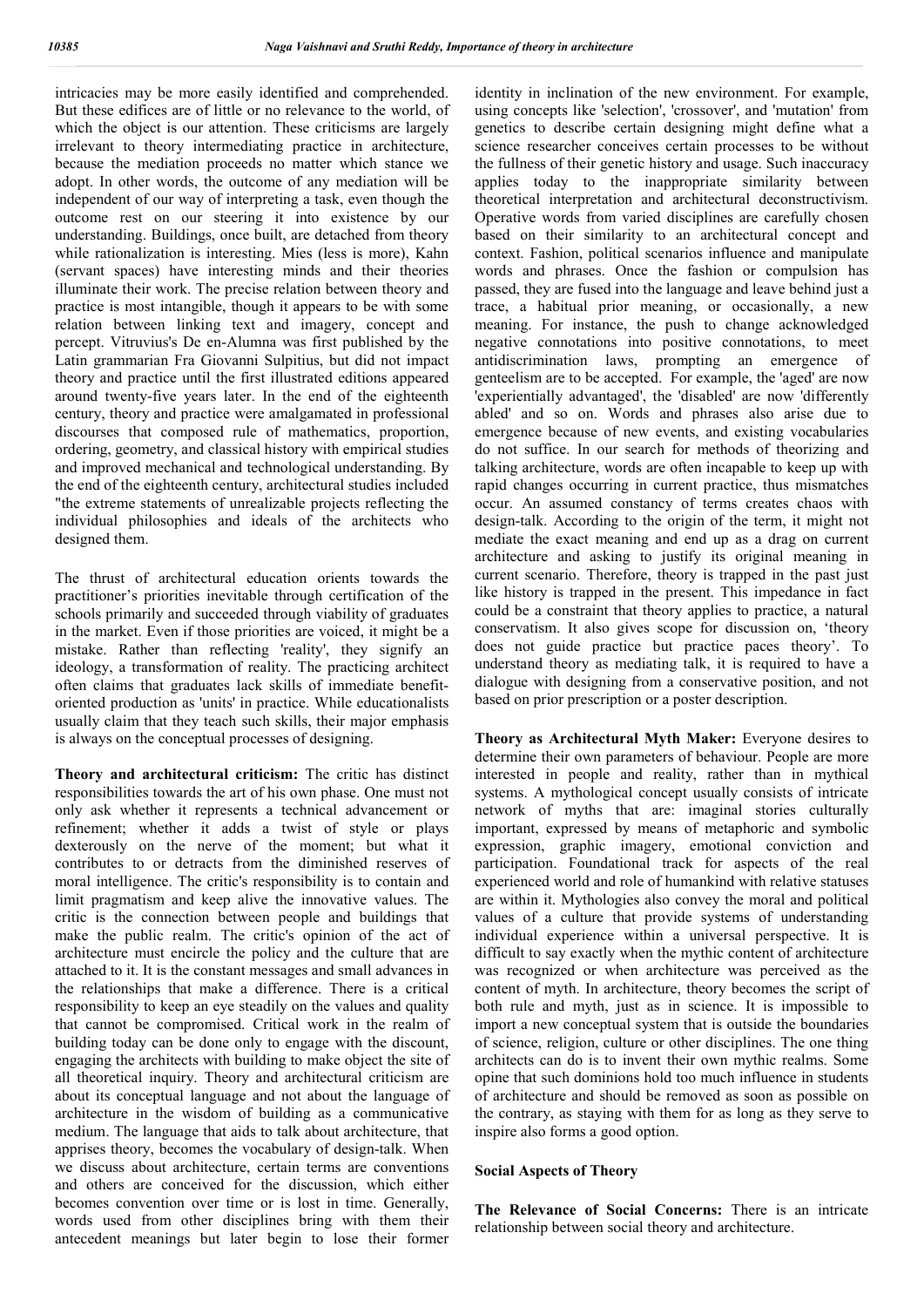#### **Table 1. Modernist Vs Post- Modernist**

| Modernist                                                                                                                                                   | Postmodernist                                                                                                                                                                    |
|-------------------------------------------------------------------------------------------------------------------------------------------------------------|----------------------------------------------------------------------------------------------------------------------------------------------------------------------------------|
| Space shaped according to an<br>overarching social objective<br>Architecture and planning aim to<br>integrate the metropolis                                | Space is<br>independent<br>and<br>autonomous<br>Architecture and urban design<br>reflect the basic fragmentation of                                                              |
| Imposes an external, utopian<br>vision<br>Commerce oriented<br>Geographically centralized<br>Austere, inflexible<br>authoritarian<br>Rectangular, unadorned | the metropolis<br>Celebrates localized vernacular<br>traditions<br>Market oriented<br>Geographically decentralized<br>Playful, electric<br>Consultative<br>Irregular, decorative |

Source (hannigan, 1995; theory of architecture-concepts, themes and practices by Paul-o-Alan)

Architecture could be alleged as means for intervention in social reality and is predominantly influenced by social theory. The relationship between architecture, society and theory is multilayered. Primarily, architecture is visible and tangible physical structure that has immense impact on people. Furthermore, given that investments in construction field are rather high, even before the building process starts a debate goes on among the experts about the material to be used, the style of the design, etc. Architecture plays a distinct role in creating the image of the city, making it unique and memorable. At the end of the 20th century, the processes of commoditization and commercialization of architecture were intensified. Then, from the early development of cities, the power of ruling groups was materialized in the built environment. During the 20th century, in addition to the state and the religious, multinational corporations appeared as parallel stakeholder, who expressed their power by colossal headquarter buildings.

From a social perspective, this connection between society and architecture amounts to the buildings and cities being trophies of political power, cultural values and social attitudes. Looking from an individual perspective, buildings and cities amount to spiritual, ideological, or psychological statements. The individual perspective motivated the Modern movement, which presumed a social outlook as the individuals united and agreed to create a significant change. The critiques of the theory of modernism led to the emergence of a new movement – postmodernism – the theories of which rejected unquestioned progressive development of humanity and the belief that science could be a means for successful organization of social life. Urbanism and architectural practice were influenced by changes in social theory, which reflected the changes in social reality. Thus, architects rejected meta-narratives and, above all, rationalism of modern architecture.

**The social comprehension and assimilation of architecture:**  Many architects view the society where a group regulates the competition among its members. The struggle for symbolic trophies according to rules and regulations presuming that they are fair to all, through means of mutual understanding is viewed on. Any task that assigns a social role to architecture, leads to the theoretical concerns arising from the character, or the basis for a society to understand its style. This presumes a connection between society and architecture and the ability of style to amaze the society. Traditional societies with rigid social structures and firm values are inclined to have a style that is consistent and monumental. Inclusive and pluralist societies, with their highly generalized mores maintain the variety and individuality of their component sub societies.

Comparatively, in a homogeneous Western culture, there is an apparent modern substantial quality that began with the intricate combination of structure, color, surface and allusion in the work of architect or designer of the particular phase and style. It is unclear whether this integration is an expression of designer's inner self or whether it is an implied sensibility in which the society, structure, art and architecture are encompassed together. A more homogeneous society which demands compliance would not allow the presence of vast individual works. But the existence of many individual works suggests a tolerance of individuality and artistry. The obsession with textuality in architecture, probably to correct alleged intellectual deficiencies of the recent past, may be unnecessary, as the social understanding of architecture will arise only through consensus. Current scenario of architecture will mirror only those qualities which society agrees to pertain.

**Theory and Environment-Behavior Studies:** It is interesting to note that the demands for complying social concerns in architecture are paralleled by the increasing pressure to accommodate psychology in the built environment. New theories have originated for addressing the two different concerns from two directions in their respective fields. Firstly, from the mainstream professions of architecture and planning, later from the social sciences such as psychology and sociology. In the former, the concern is about understanding the impact of the designed environments upon people in order to improvise the design and in the latter, the concern is about understanding the role of the environment on the behavior of people so that their conduct can be well understood. This research is variously known as Environment-Behavior research, Environmental Psychology, and Man-Environment Studies. These offer knowledge that challenges the validity of the 'architecture as art' paradigm and help advance the theory base of the practice of architecture.

The outcome of this research has manifested in two different ways. Primarily, these have directed the development of new disciplines in Architecture which are out of its traditionally defined boundaries. Secondly, they have also led to reorientations of focus within the disciplines in which the questions were raised. The vast body of knowledge developed within this field has helped in building theories that aid in understanding of these issues. Moreover, the research is happening which continues to refine this knowledge base. For example, the differences between people's perceptions and professional's perception has been established and there is an understanding of why these differences exist. Theories explaining personalization of designed environments, spaces with sense of identity in built environments or privacy in various contexts have been popularized. However, application of these theories seems to face major obstacles. On one hand, there is no consistency of such theories available in order to link them to the popular design processes and on the other, several data and information in regard to the theories are far too general to be directly applied to a specific situation. Other major concerns in practice can be accounted to programs or briefs for buildings which are simple lists of spaces required with floor areas and specific relations among them. The clients are not able to provide precise requirements and the task of producing briefs lie in the hands of the designers, but neither finances nor time is available to the designers to carry out complete research on other aspects prior to the start of design activities.